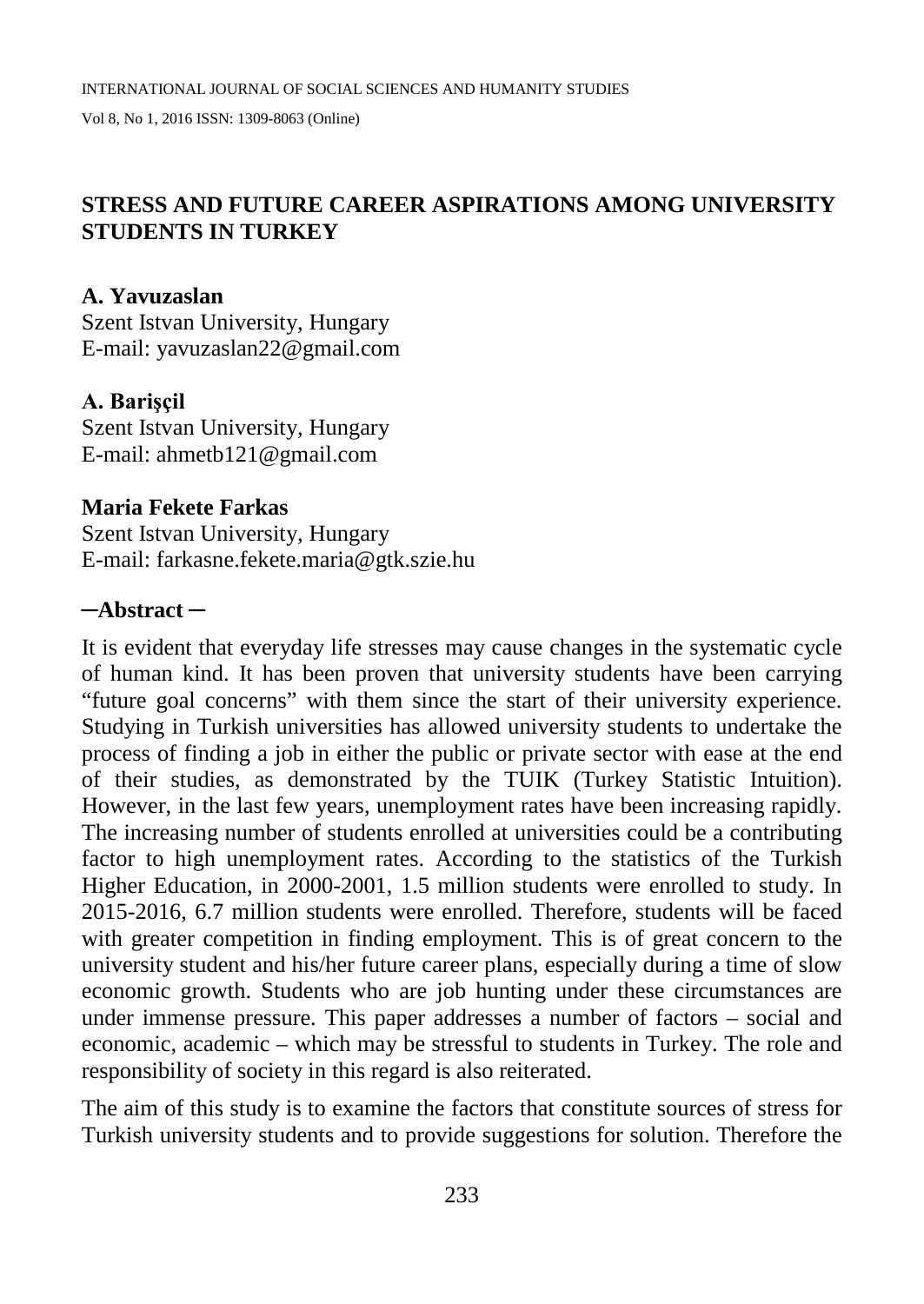method of this study includes surveys carried out among students of various university programs in Turkey and is based on statistical data. As a result of the study, the effect of stress factors will be evaluated and suggestions for opening relevant programs and courses at state and private universities will be given as well as a solution through the support of entrepreneurship will be recommended.

**Key Words:** *Factors, career, stress, social and economic factors, academic*

# **JEL Classification: M12, M54**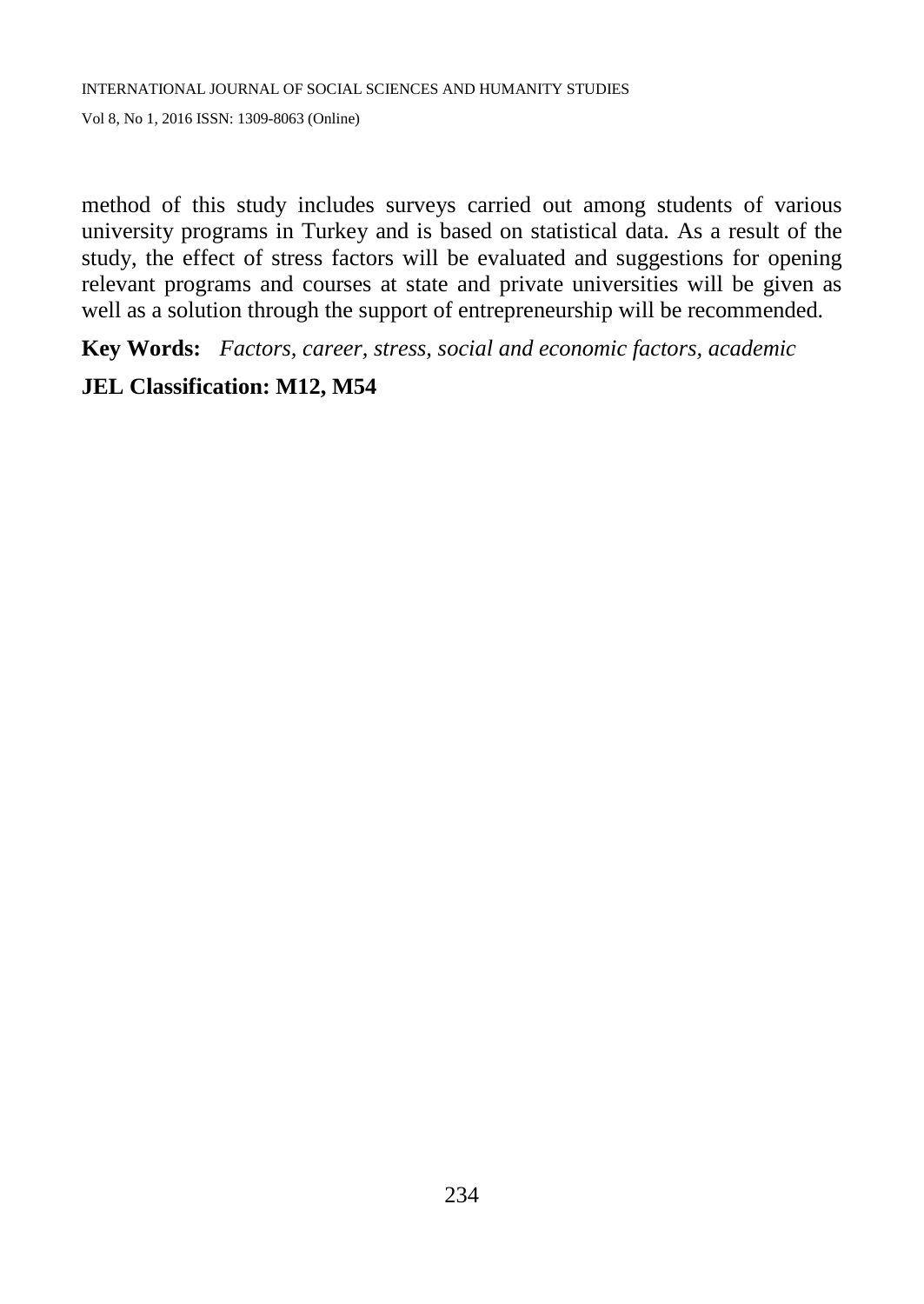## **1. INTRODUCTION**

Our world today is one of challenges, achievements, and stress. It is clear that everyday life stresses cause changes in the regular cycle of human kind. Stress has a significant impact on an individual's ability to perform life activities including activities related to academia and work performance. Permanent stress can cause depression and other health disorders which are increasing problem among the young generation between the ages of 15-24. Stress can have a disruptive influence on students' future career by decreasing their learning ability and ability to demonstrate knowledge, by delaying entry into the labour market, and by decreasing their future productivity as well. Stress and its consequences can create a high societal cost and also have economic impact from decreasing productivity.

There are various definitions of "career" in professional literature. In describing a career, Arthur and Rousseau (2001) state that everyone with a profession has a career as well, and apart from a professional career they also have a career in life. Therefore, each job during one's professional life is considered a part of their career which draws attention to the importance of planning and career selection during student life.

Generally, stress emerging during any stage of life is considered an unfavourable phenomenon. Stress influences life directly, making every day more difficult. Sabuncuoğlu (2004) writes: "Nowadays a completely stress-free life is possible only in dreams" (p.409). Therefore, scientific research and caution concerning stress is indispensable. University students especially suffer from the effects of stress throughout their study period. According to Cahir and Morris (1991), stress might be a factor increasing motivation and productivity, however, may also have negative physical and psychological effects on students.

In Turkey, the worries of students start well before entering university, and increase upon entering university. During university years, factors resulting from the faculty in place and university environment may also stress students. One of the main sources of stress during university years might be connected with finding employment and the pressure originating from career choice. In recent years, these worries have been further increased by the increasing proportion of unemployment among professionals.

In Turkey, students have a varying spectrum of motivation when choosing university programs. Later, many students are unhappy with their career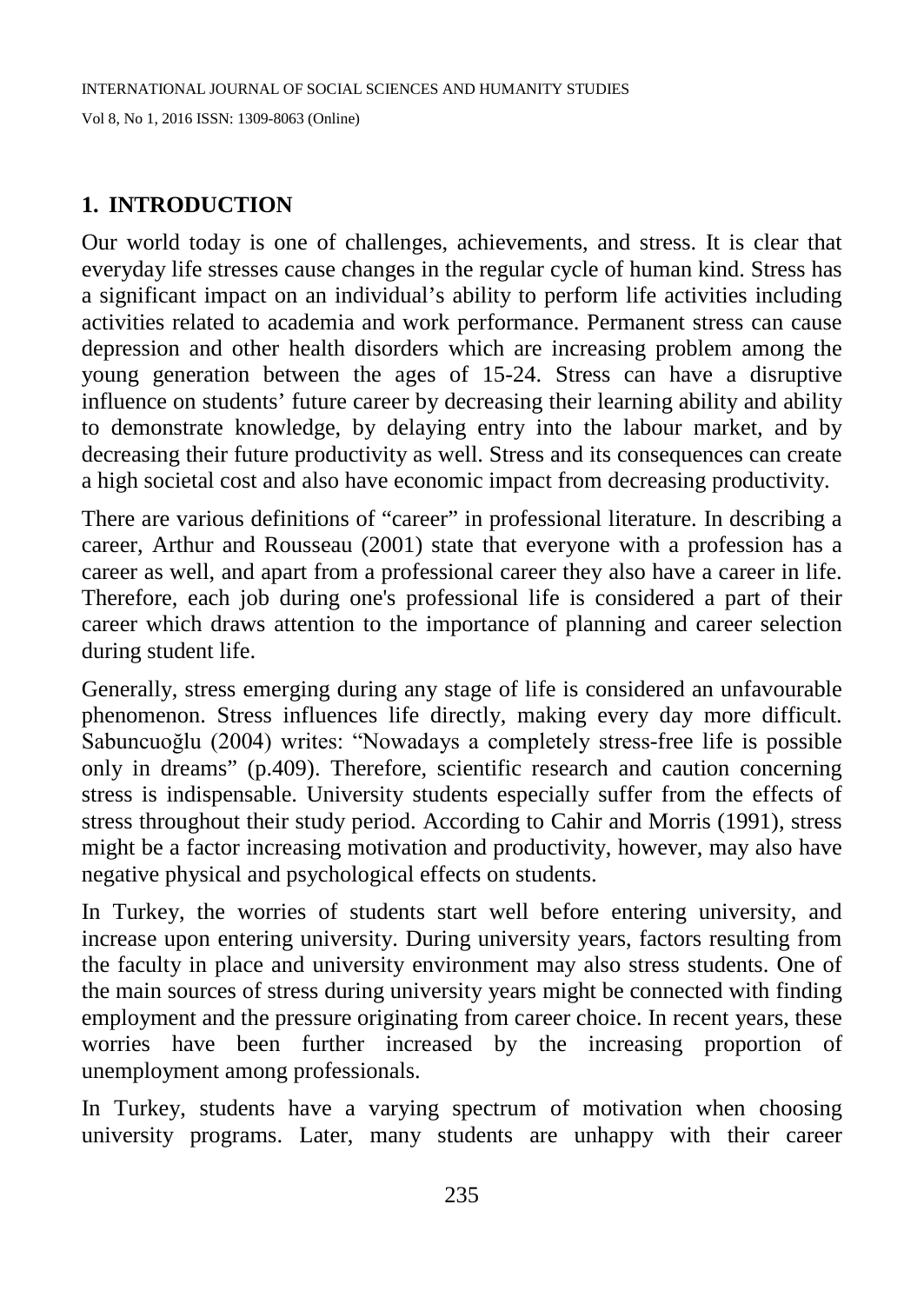opportunities and cannot secure proper jobs due to improper program choice which was not made on the basis of their talent or preference.

Factors of stress influencing university students can be divided into two groups: academic factors, and social and economic factors (Sarita, 2015). These factors in turn are divided into individual stress factors or community stress factors (Gümüştekin & Gültekin, 2009; Durna, 2006). The following will examine these factors in the Turkish society.

# **2. STRESS FACTORS INFLUENCING CAREER CHOICES**

Sources of stress or factors causing stress can be divided into two main groups, individual stress factors and communal stress factors. Individual qualities, talents, age, gender, level of education and so forth may also be the source of individual stress, while structural factors in an organization, politics, organizational processes or working environment may be the sources of communal stress (Gümüştekin & Gültekin, 2009; Durna, 2006).

This study will examine the most frequent factors of stress among university students in Turkey and the effect thereof on career building. Following the idea of Sarita (2015), social and economic factors followed by academic factors will be examined. The social and economic factors include: the unemployment rate for the 15-24 year age group, and family factor. The academic factors included: the competitive environment - the increasing number of professionals, and exam stress.

# **2.1 Social and Economic Factors**

### **2.1.1 Unemployment**

Youth unemployment is a critical issue worldwide. Young people aged 15-24 account for a significant part of the labour market. As indicated by Table 1 this age group has employment difficulties mainly in the "skilled workforce" category (Çondur & Bölükbaş, 2014).

In a study of university students (Mazumdar et al., 2012), worries about future proved to be the main source of stress to students. In Turkey, many students choose their study areas in a way to make future employment easier because they fear the difficulties of finding proper jobs later (Sarıkaya & Korshid, 2009).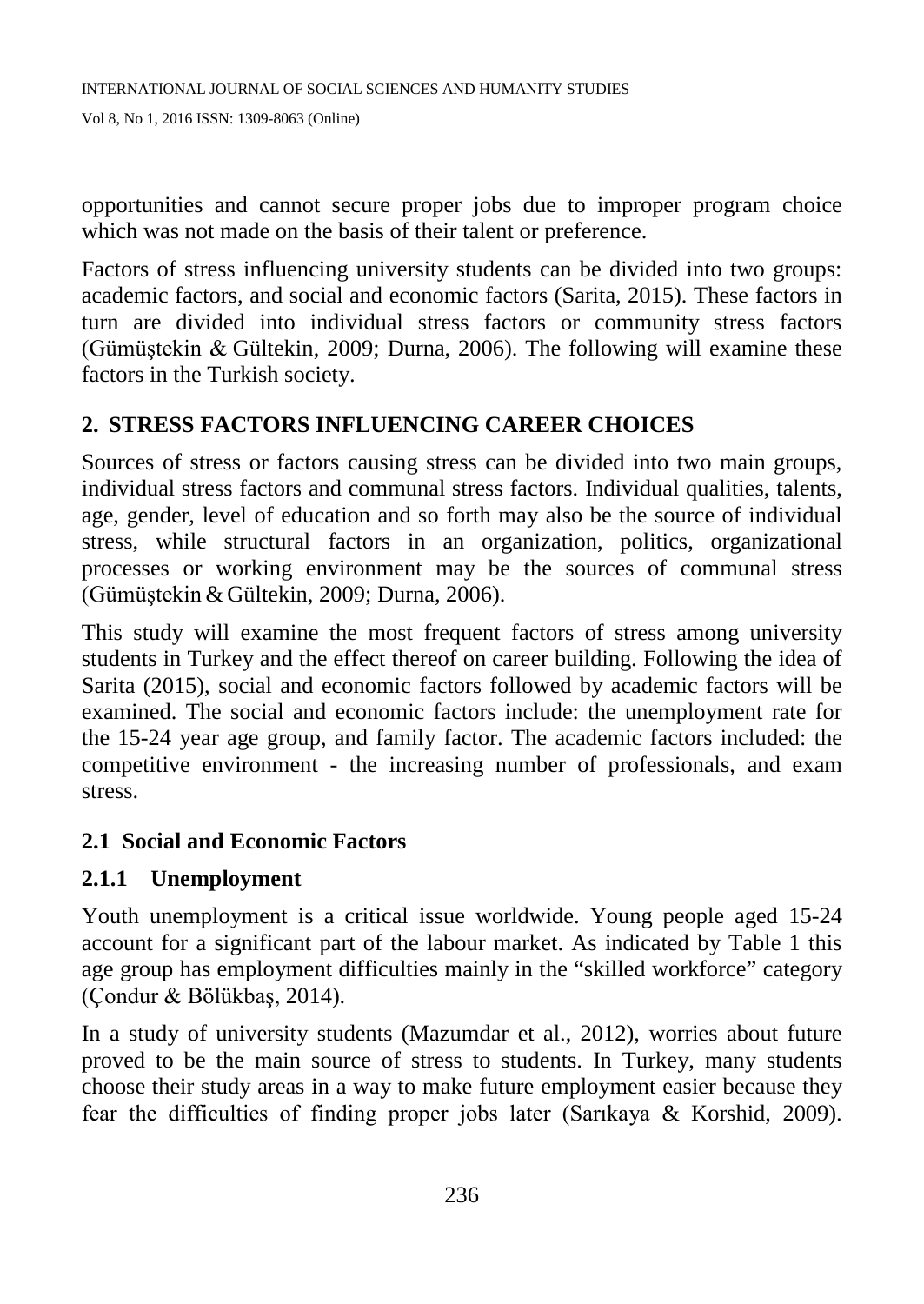Therefore, it can be concluded that students are worried about unemployment even before starting their studies.

| Year | Illiterate | Literate<br>but no<br>formal<br>education | Primary<br>school, first<br>classes | Primary<br>school, 8<br>classes or<br>matching<br>vocational<br>school | General<br>secondary<br>school | Vocational<br>secondary<br>school | College or<br>university | Elementary<br>education |
|------|------------|-------------------------------------------|-------------------------------------|------------------------------------------------------------------------|--------------------------------|-----------------------------------|--------------------------|-------------------------|
| 2000 | 5          | 11                                        | 8,3                                 | 13,7                                                                   | 20,6                           | 20,8                              | 28,3                     | 10,3                    |
| 2001 | 8,7        | 14,6                                      | 10,6                                | 17,7                                                                   | 24                             | 25,5                              | 30,7                     | 9,6                     |
| 2002 | 11,5       | 15,7                                      | 12,4                                | 20,7                                                                   | 26,8                           | 28                                | 38,3                     | 10,7                    |
| 2003 | 18,1       | 30,2                                      | 15,3                                | 19,7                                                                   | 25,9                           | 23,8                              | 38,8                     | 11,4                    |
| 2004 | 9,6        | 13                                        | 13,4                                | 19,6                                                                   | 26,6                           | 29,3                              | 39,8                     | 13,3                    |
| 2005 | 11,3       | 16,3                                      | 14,1                                | 19,2                                                                   | 25,3                           | 25,6                              | 30,5                     | 14,5                    |
| 2006 | 12,5       | 15,3                                      | 14,7                                | 17,9                                                                   | 25,2                           | 21,1                              | 27,2                     | 15,2                    |
| 2007 | 16,7       | 17,3                                      | 14,7                                | 19,3                                                                   | 23,5                           | 22,6                              | 28,5                     | 16,8                    |
| 2008 | 11         | 19,8                                      | 14,3                                | 18,7                                                                   | 25                             | 20,8                              | 29,8                     | 17,9                    |
| 2009 | 19,5       | 23                                        | 17,9                                | 21,6                                                                   | 30,6                           | 27,6                              | 33,2                     | 22,4                    |
| 2010 | 16,4       | 18,4                                      | 14,9                                | 10,9                                                                   | 27,2                           | 23,1                              | 32,5                     | 18,4                    |
| 2011 | 11,2       | 15,1                                      | 11,2                                | 14,1                                                                   | 22,4                           | 21,2                              | 30                       | 14,5                    |
| 2012 | 9          | 14,8                                      | 2,5                                 | $\mathbf{0}$                                                           | 19,8                           | 19,1                              | 28,5                     | 14,1                    |
| 2013 | 10,3       | 15,5                                      | 10,9                                | 15,1                                                                   | 21,9                           | 18,6                              | 29,2                     | 15,5                    |
| 2014 | 12,1       | 15                                        | 16                                  | 13,1                                                                   | 20,4                           | 19,3                              | 28,3                     | 14,8                    |
| 2015 | 7,9        | 14,1                                      | 16,3                                | 14                                                                     | 22,2                           | 18,1                              | 29,5                     | 15,6                    |

|  | Table 1: Unemployment in the 15-24 age group related to level of education $(\% )$ |  |  |  |  |  |  |
|--|------------------------------------------------------------------------------------|--|--|--|--|--|--|
|--|------------------------------------------------------------------------------------|--|--|--|--|--|--|

(Source: [www.tuik.gov.tr\)](http://www.tuik.gov.tr/)

Between 2000 and 2015 professionals accounted for the biggest part of unemployed people in this age group. According to previous studies (Turgut et al., 2004; Şahin, et al., 2009), many university students experience fear of unemployment, however, according to the research of Dursun and Aytaç (2009) and Kralj *et al.* (1989) the fear of unemployment is greater in female university students than in male university students. In a recent survey, Kula and Şaraç (2016) indicated that female students are more fearful concerning the future, than male students. The data of the Turkish Bureau of Statistics (TUIK) on youth unemployment also support this idea, unemployment among female professionals being 35.9% compared to a 21.5% among males. Refer to Figure 1 below.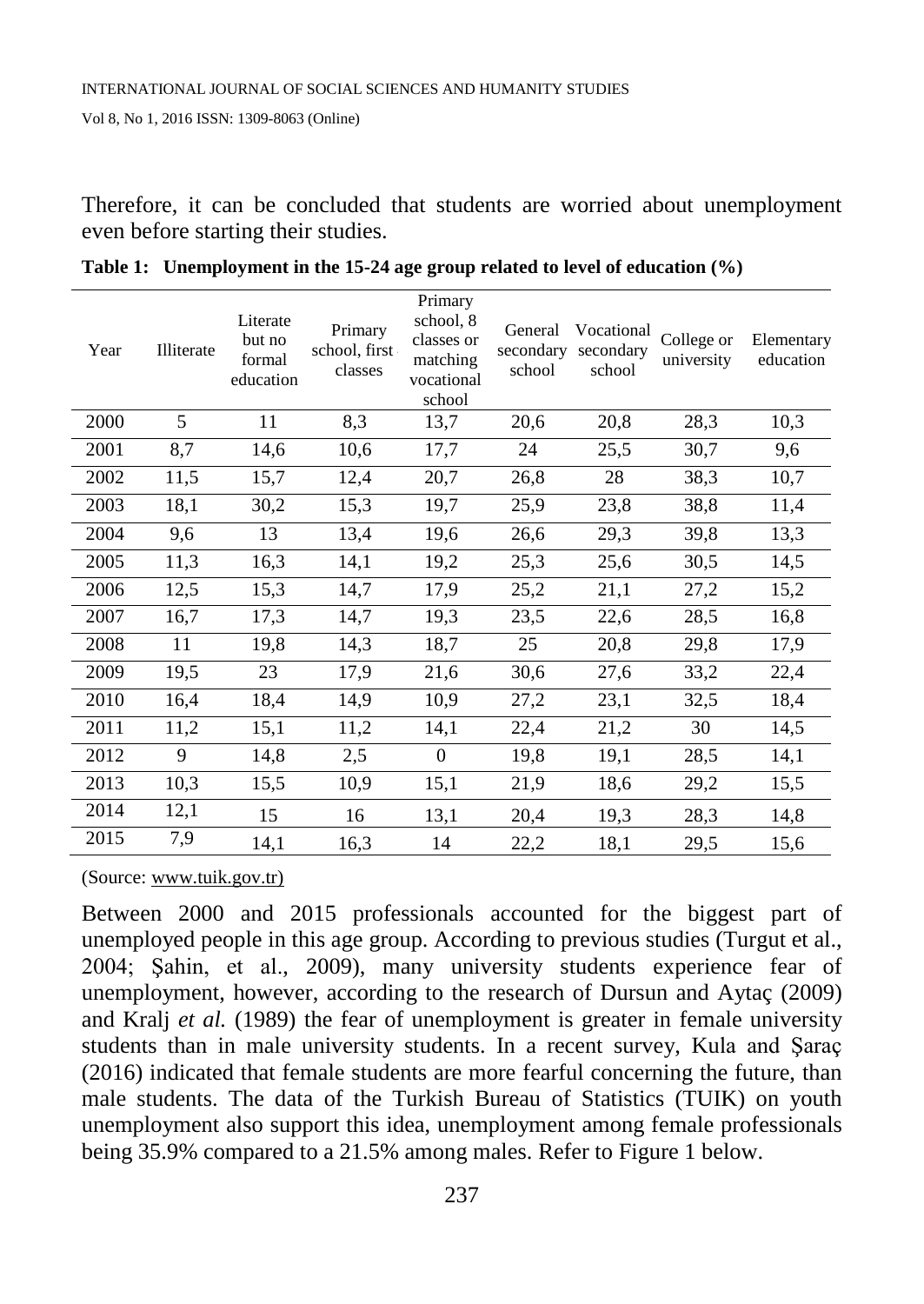

#### **Figure 1: Unemployment rates in the 15-24 age group by Tertiary Educational Attainment, Turkey-European Union (28 countries) by Years**

Although the admittance process between the European Union and Turkey is seems to be drawn out, neither of the parties has given up on membership issues yet. During recent years, Turkey with its developing economy has always shown higher unemployment rates that that of the EU, as seen is Table 1, which constitutes a negative situation for the country.

# **2.1.2 Family**

Providing the environment that shapes behaviour and personal qualities form a young age, family plays an important part in everyone's relation to events emerging throughout their lives. The basic social factors influencing career choice are one's social environment, relationship with parents, social and economic order of the family and the individual's place in it. Appreciation of occupations is different in each society. Some professions may be respected in a certain society but looked down on in others. Therefore, individuals are directed to opt for a profession which is accepted and appreciated in the social environment they live in. One of the important factors of career selection is the family (Özen, 2011).

One of the most important decisions in life is to choose a profession that is accepted and appreciated in our society. According to studies, the most important

<sup>(</sup>Source: Eurostat, 2015)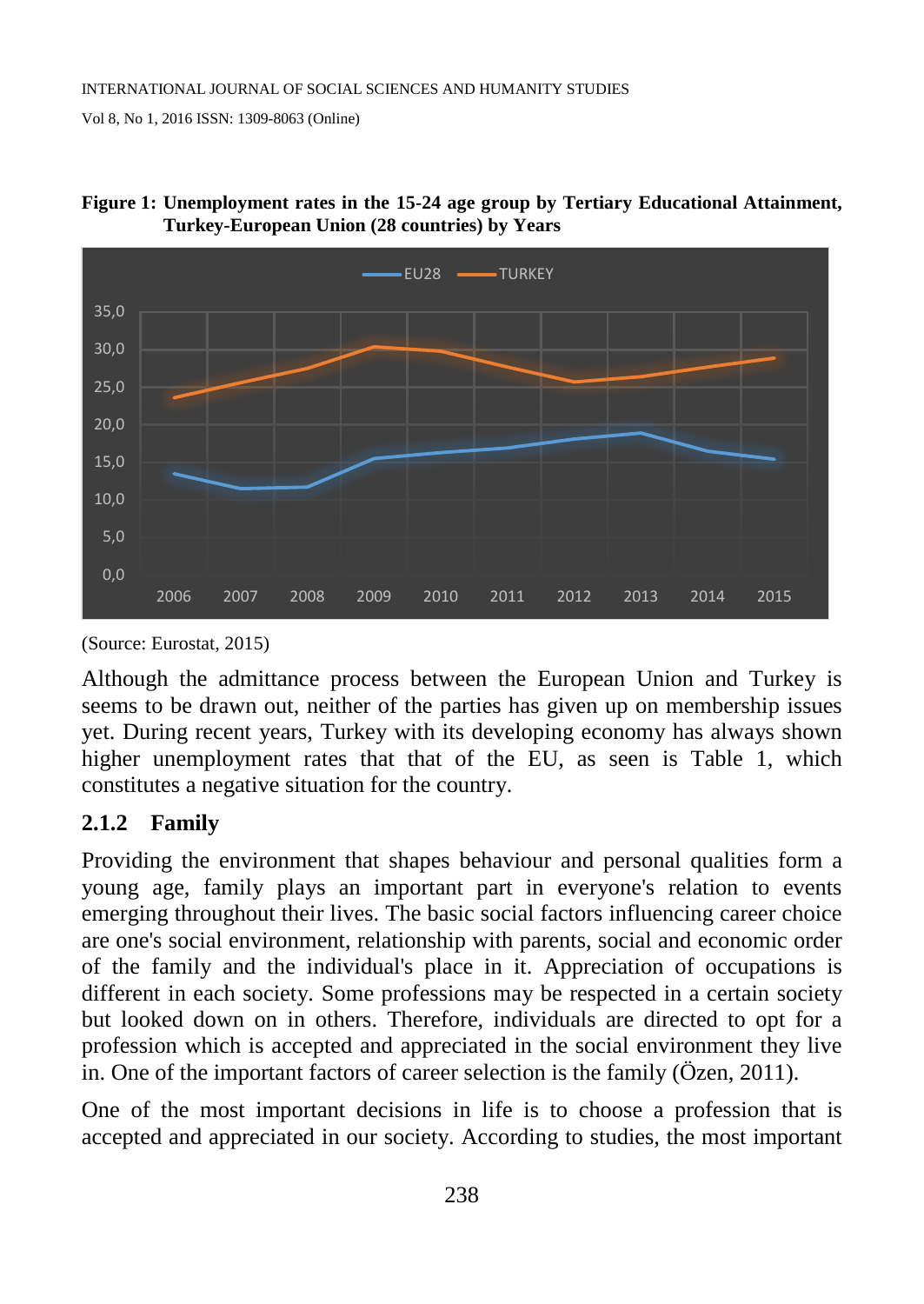factors influencing a young individual's career choice are existing knowledge, interest in the potential profession, individual values and the level of satisfaction originating from it. On the other side, along with the socioeconomic state of young individuals, the influence of family and other factors, and the differences between certain countries and cultures may also influence carrier choices with young individuals (Şentürk & Buran, 2015).

A study conducted by Işık (2013) among university students showed that approximately 19% of students thought that they could not opt for the profession they really desired due to the disagreement of their family, spouse and environment, or economic difficulties.

The influence of the family on career choice is manifested even before university education. In their study, Batur and Adıgüzel (2014) pointed out that for most students at secondary schools specializing in sciences, career choice was influenced by their family.

There are also studies surveying students of different faculties in Turkey. Özder (2014) in his survey made among prospective geography teachers draws attention to the influence of "the family factor" on these students' career choice. As for students of administrative faculties, Yayla and Cengiz (2005) found that in the choice of accounting studies, "the family factor" also had an important role. Durna (2006) in a study carried out among undergraduate and graduate students found that the economic situation of graduate students was better than that of undergraduate students, and the stress level of the latter was also higher. Family income has also proven to be an important stress factor.

# **2.2 Academic Life**

# **2.2.1 Competitive Environment – Increasing Number of Professionals**

Universities play an important part in the development of a country. They have an important role in educating skilled work force and generally increasing quality of life and helping to establish the general culture of a country (Demirtaş & Çoban, 2014).

Therefore, Turkey has increased its investment in education during the years of the Justice and Development Party (AK Party) government. With these investments, the government succeeded in opening a university in each of the country's districts. Presently there is at least one university in each of Turkey's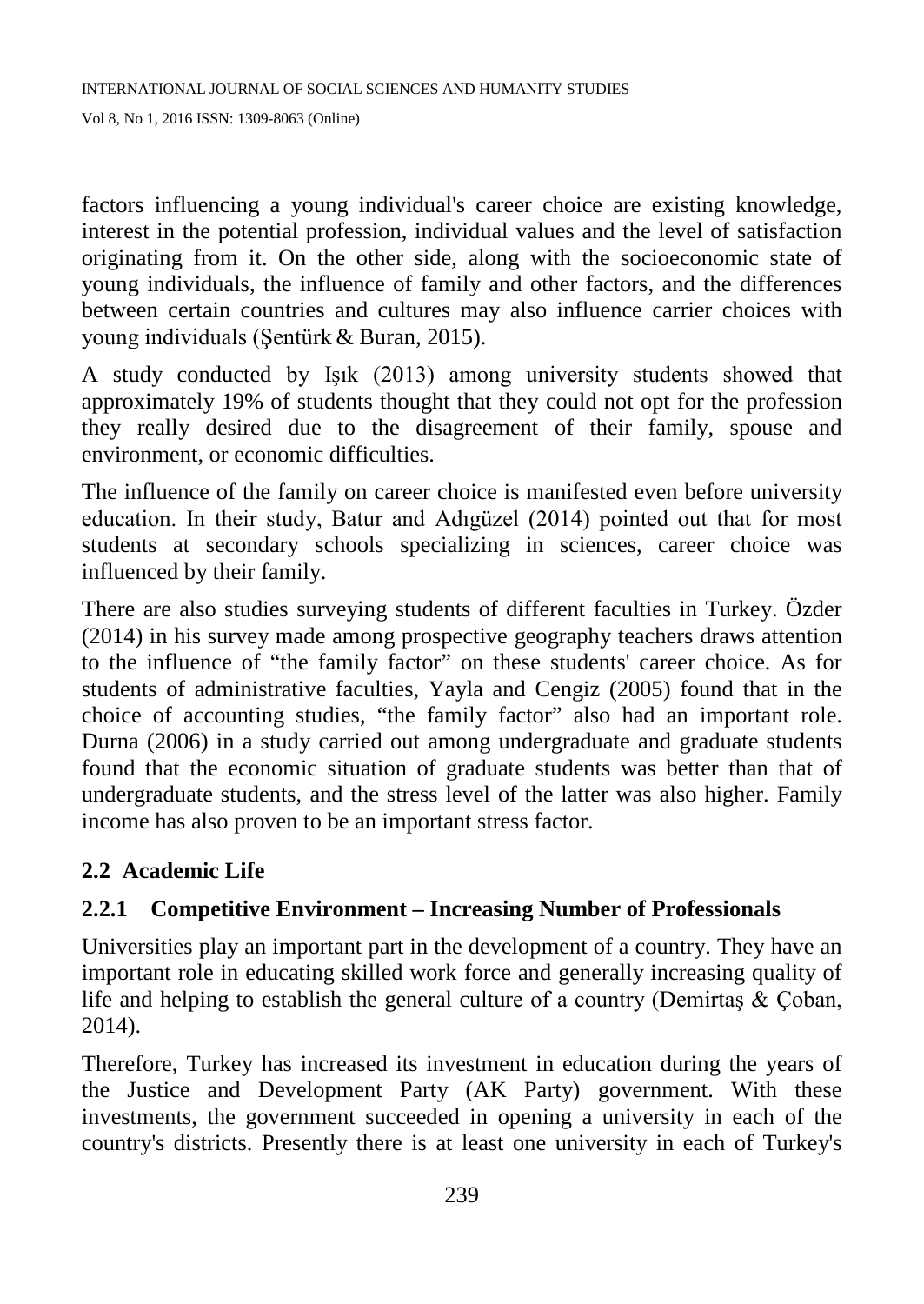districts. The increasing number of university students can be seen in Figure 2. From 2002 to 2016 the number of university students has increased dramatically. In 2002, there were close to 2 million students in Turkey, while this number in 2016 is close to 6.7 million.



**Figure 2: Number of University Students in Turkey by Years (1995-2016)**

(Source: YÖK, Higher Education Data)

A study carried out on the increasing number of students (Işık, 2013) has shown the effect of this increase on university students. Due to a large number of professionals it is more difficult to find a proper job. Therefore, many people regard higher education as a waste of time.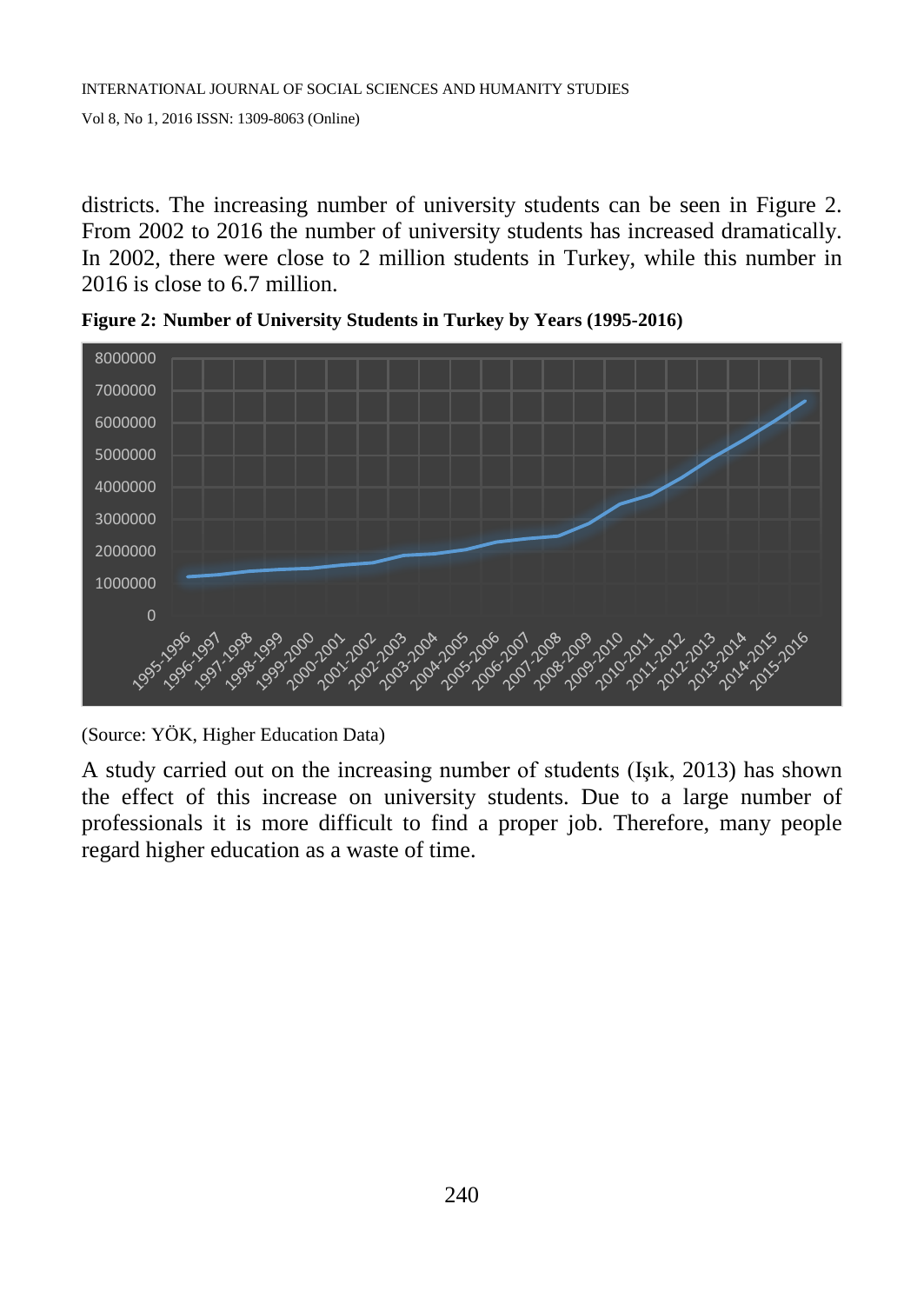

**Figure 3: Number of Universities in Turkey**

(Source: YÖK, Higher Education Data)

 $\overline{a}$ 

Figure 3 shows the number of universities in Turkey. Since the establishment of the first University of Turkey in 1933 there has been a steady increase. By the middle of 2016 the number of universities in Turkey has grown to 178. In the era of the AK Party government beside state universities, the establishment of private universities is also supported. Since the establishment of the first foundation university, İhsan Doğramacı Bilkent Üniversitesi in 1984, by 2001 the number of foundation universities has grown to 23. After AK Party coming to government in 2002, the number of private universities increased and by the middle of 2016 it has grown to 69. $^{\rm 1}$  $^{\rm 1}$  $^{\rm 1}$ 

<span id="page-8-0"></span><sup>1</sup> Fifteen private university are shut down due to the mobilization which is enacted executed in 23th of July in 2016. The number of private university diminished from 84 to 69. And overall the numbers of universities resulted as in the numbers of 178 from 193.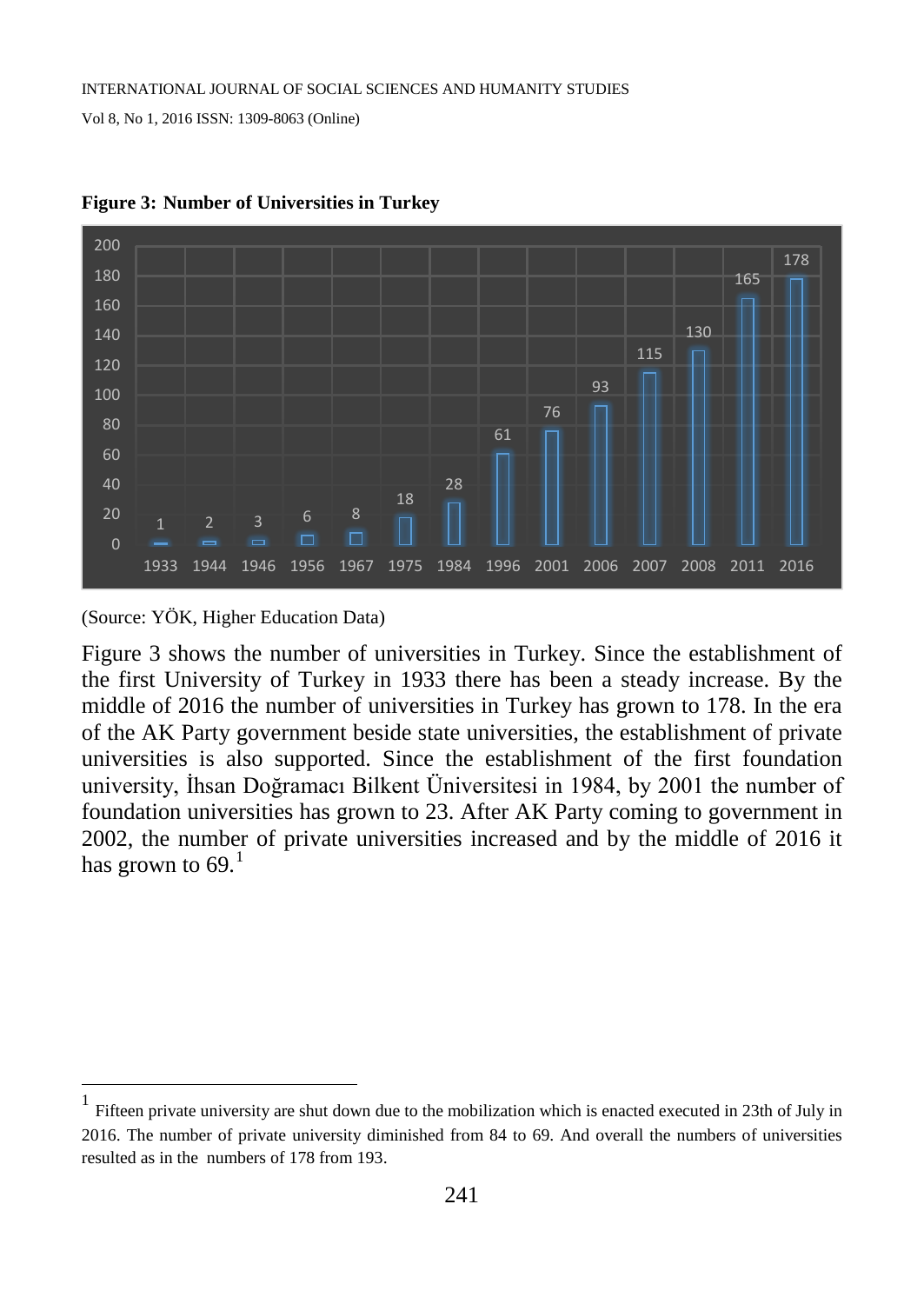



(Sources: Teacher Training Data; Teachers appointed)

There is strong competition among university students in Turkey. As indicated in the figure above, the number of students participating in teacher training highly exceeds the number of teachers appointed to positions. In 2013, there were 170.000 students in teacher training but only 40.000 positions available to teachers. In 2014 and 2015 the number of students in teacher training exceeded 270.000, while the number of teachers appointed to positions remained limited, which constitutes a serious problem for students.

### **2.2.2 Exam Stress**

In this part of the study, the topic examined will be the stress caused by exams before, during and after university studies. In Turkey, students take examinations from the second part (4 years) of primary education ("ortaokul"). Secondary education also starts with an exam, afterwards, students also start their university life with an exam. After graduation, they may also face exams during the process of finding a job. According to Batur and Adıgüzel (2014) and Tanrıverdi and Kavsut (2015), the exam system applied in secondary education constitutes a serious pressure on career selection.

There is also serious exam stress during higher education. There various studies in literature (Marshall et al., 1998; McClelland et al., 1985) concerning this topic.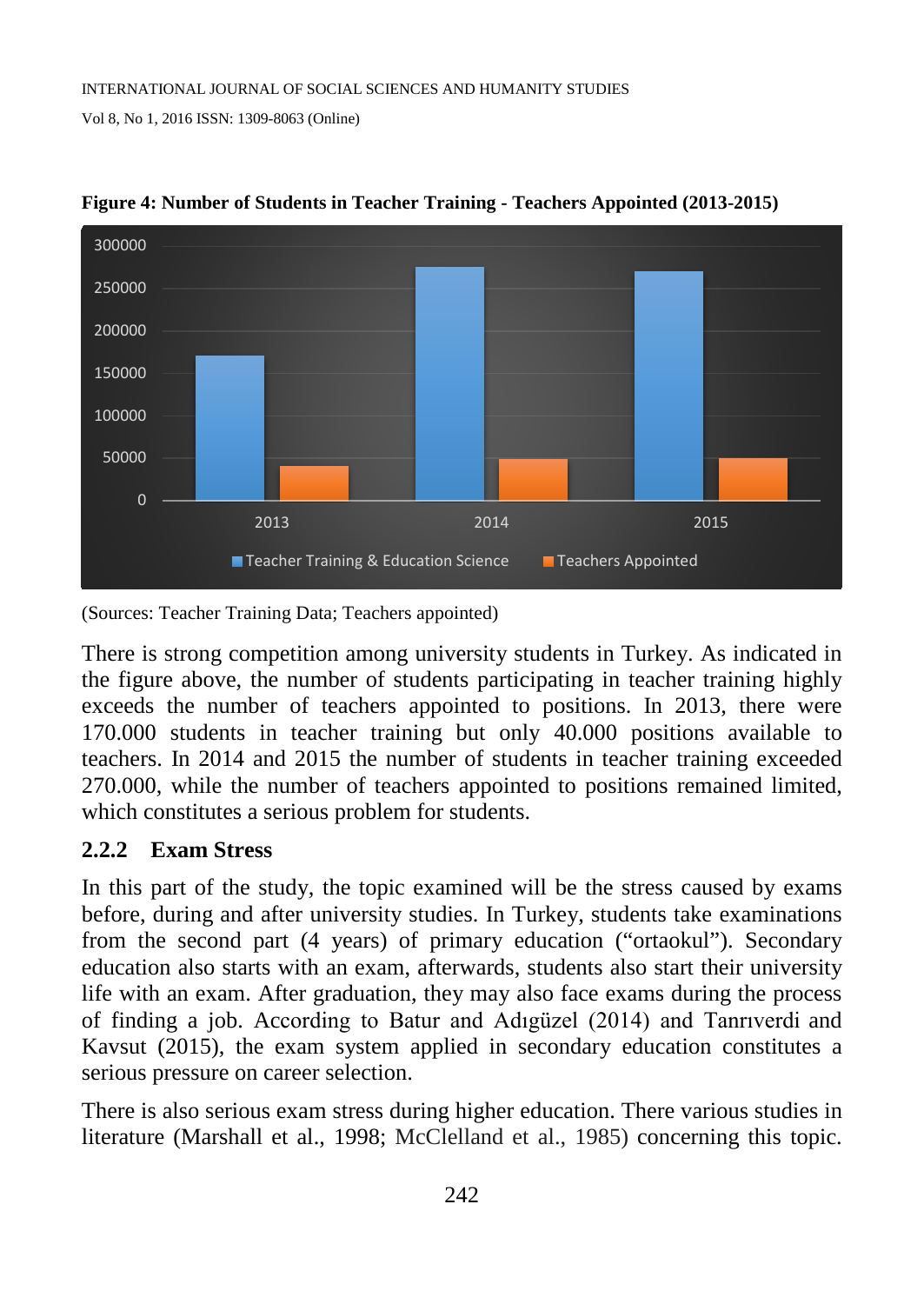Exams are an important part of evaluating students' progress and results in education. Among children and youth, the most frequent fear is a fear of examination, which causes physical and psychological changes before exams, and exam stress may influence one's exam results unfavourably (Çapulcuoğlu & Gündüz, 2013).

In Turkey, if a student wants to have a successful academic life they are bound to be successful in exams throughout their educational life. ÖYP (Program of Educating Members of Teaching Board) evaluating system and points gained play an important role in academic success.

When counting ÖYP points, undergraduate studies account for 35%, ALES (Academic Personnel and Graduate Education Entrance Exam) for 50%, and language proficiency for 15% of total points acquired. In 2015, this system was discontinued due to the decision of YÖK (Council of Higher Education).<sup>[2](#page-10-0)</sup>

ALES is an examination which is applied in:

- according to Amendment 5538 to statutory rule No. 78 on the members of educational boards of higher educational institutes, appointing teachers, educators, researchers, experts to the board of education of higher educational institutes,
- entrance to graduate education,
- selecting applicants to graduate education in foreign countries (OSYM, 2016).

During recent years, there has been a growing interest in working in public service in Turkey. Due to unemployment and wages more and more people turn to public service for employment (Yavuzaslan, 2015). Worries about the future lead employees towards a more reliable employment opportunity instead of a more lucrative one or career development. This result is also supported by the fact that public servant positions and the public sector are still popular (Kozak & Dalkıranoğlu, 2013). In 2014, almost 3.5 million people applied for KPSS

<span id="page-10-0"></span><sup>&</sup>lt;sup>2</sup> YÖK discontinued this system by their decision of 22.09.2015. from 2016 the ÖYP program was discontinued.( <http://goo.gl/4DsStE>) With ÖYP, students could apply through a single system to all universities. From then on, they may apply directly at the universities as far as the contingent of the university is not filled. With these exams, evaluation of applicants is based on their results in undergraduate education, and in ALES, they must score at least 70 out of 100, and in language proficiency, at lest 50 out of 100.  $\overline{a}$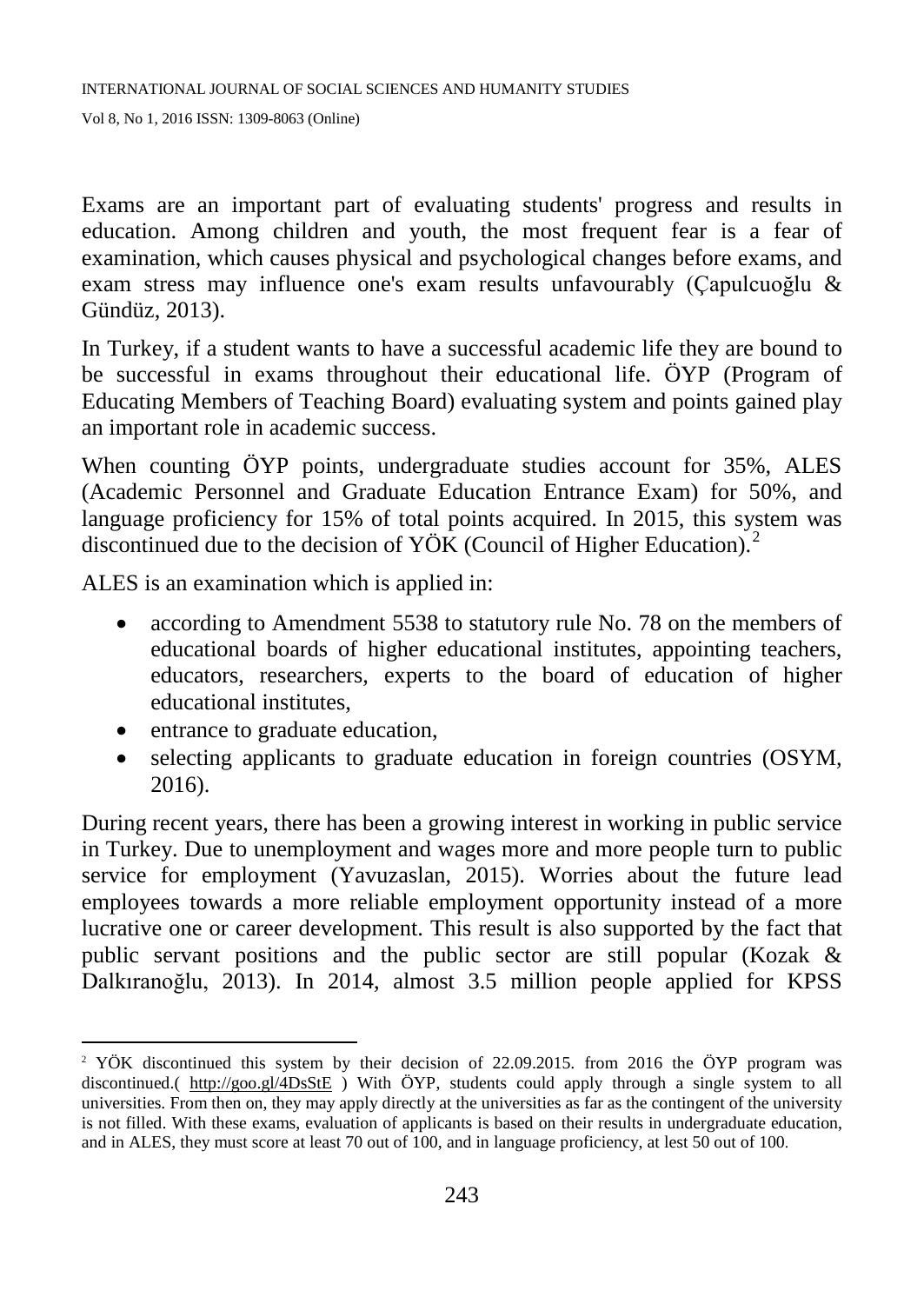INTERNATIONAL JOURNAL OF SOCIAL SCIENCES AND HUMANITY STUDIES

Vol 8, No 1, 2016 ISSN: 1309-8063 (Online)

(Examination for Selecting Public Servants). This number is almost double of those applying in 2004 (OSYM, 2014).

Various studies have been made about the stress factor of KPSS. These studies mainly concentrated on prospective teachers. In their study, Can and Can (2011) concluded that stress in prospective teachers manifested in tension, sleeping difficulties, tiredness, feeling of failure and constant worrying. This study has also shown female teachers being more stressed out than male teachers. According to Sadioğlu and Sezer (2016), female prospects experience much more exam stress. On the other hand, a study made by Yılmaz and Yaşar (2016) could not point out any statistical differences between sexes.

In a study about prospective teachers in training Akpınar (2013) pointed out that the most important stress factor was KPSS. Even today studies are continued about the effect of KPSS on prospective teachers. A study conducted by Epçaçan (2016) pointed out that the metaphors describing prospective teachers' feelings about KPSS could be grouped as "competition", "illness", "nightmare" "impersonal", "nonsense" and "alien", which also shows the unfavourable effect of KPSS on students.

# **3. LIMITATIONS OF THE STUDY**

Due to constraints in time and economic reasons, we did not conduct any field studies (survey). Therefore this study is based on surveys carried out among students of various university programs in Turkey and statistical data.

### **4. RECOMMENDATIONS**

Through this study, we would like to draw attention to the factors causing stress to university students: with relation to social, economic and academic areas we would like to contribute to the literature on the topic and draw the attention of decision makers and researchers to this area. With our study, we aim at introducing the factors causing stress to university students, but in the future further studies are necessary to discover the proper solution to these problems. In further studies, it is also important to draw the attention of universities and study programs to the importance of the requirement of the labor market.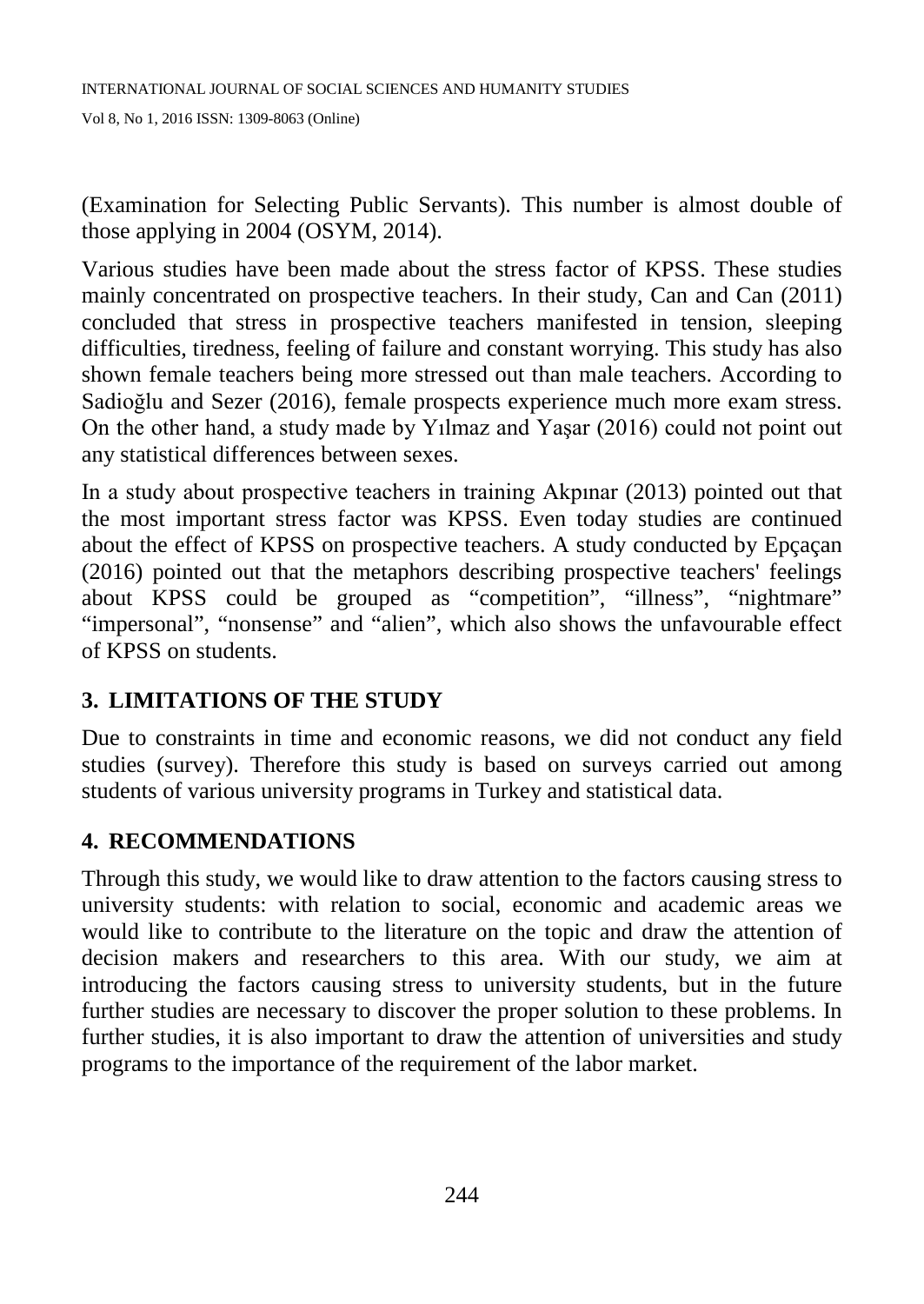### **5. CONCLUSION**

With the increasing number of students participating in higher education, employment opportunities for professionals decreased significantly. Employment situation after graduation has inevitably created stress for both university graduates and students still continuing their education. In Turkey, university education at state universities has been free of cost since the 2012 decision of the Council of Ministers (Resmi Gazete, 2012). From this date the number of university students has increased.

Regarding the changes in the educational system in Turkey, it can be established that there is a serious problem concerning the careers of university students. Therefore, steps must be taken to address the expectations of students after graduation. Investment in education has a lot of positive sides in Turkey, however, some unfavourable situations have also emerged. For instance, research carried out by YÖK (2007) has shown that the capacity of higher education exceeds the expectations of the labour market contributing to the high level of unemployment among professionals. Higher education institutes should reevaluate their programs based on the requirements of the labour market.

Negotiations on Turkey's EU membership have been under way for a while. According to Eurostat data, whereas in 2015 the median age of EU citizen was 42.4 years, it is only 30.7 in Turkey. Based on these data, keeping in sight the fast ageing of the population in the European Union, supposedly the higher education system of the EU will have an unused capacity in the future. In case Turkey is admitted in the European Union, it will create a new carrier opportunity for Turkish university students which may also have a reducing effect on the stress experienced by student population in Turkey.

However, since the world is developing very fast, it is inevitable that competition should exist in education just like in all other areas of life. The number of trained individuals is increasing in every area, therefore university students should reevaluate their career plans and should venture out to create their own businesses and this way securing an employment opportunity for themselves. Qunlian (2011) sees entrepreneurship as an important way of preventing unemployment. Small and Medium Industry Development Organization (KOSGEB, 2016) provides a 50,000€ (15 thousand euros) non-repayable support to new entrepreneurs which may offer new ways of career development to university students.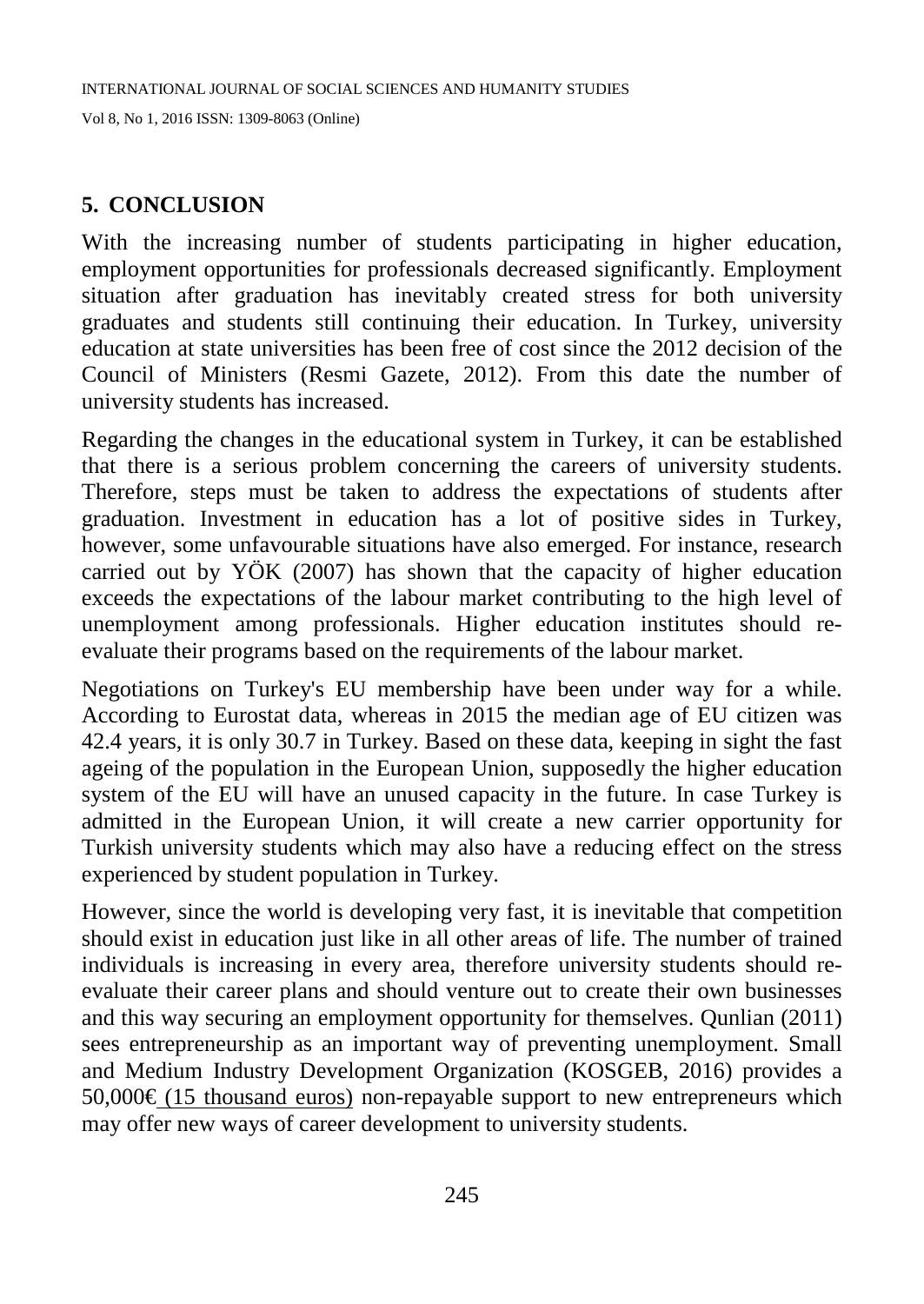Gender-specific studies show that female students experience much more stress than male students (Dursn & Aytaç, 2009; Kula & Saraç, 2016). In Turkey, many entrepreneurship programs (e.g KOSGEB) favours women. These encouragements may have a positive effect on female students.

As a result, we may summarize that stress strongly influences life, and worries about the future constitute an important stress factor in students' life. This intensive stress may force students to make improper choices about their careers and therefore cause problems in their professional life. Therefore, the state universities and the private sector should act in a more planned and coordinated way and conduct further studies and research in this area.

## **BIBLIOGRAPHY**

Akpınar, B. (2013), "Öğretmen Adaylarının Stres Nedenleri", *Kalem Eğitim ve İnsan Bilimleri Dergisi*, 3 (2), pp.147-174.

Arthur, M. B. & Rousseau, D. M. (2001), The boundaryless career: A new employment principle for a new organizational era., Oxford University Press on Demand.

Batur, H. Z. & Adıgüzel, O. (2014), "Schein'in Kariyer Değerleri Perspektifinde Öğrencilerin Kariyer Tercihlerini Etkileyen Faktörler Üzerine Bir Araştırma: Isparta İli Fen Lisesi Öğrencileri Örneği", *Dumlupınar Üniversitesi Sosyal Bilimler Dergisi*, 42(42), pp.328-348.

Cahir, N. & Morris, R. D. (1991), "The psychology student stress questionnaire", *Journal of clinical psychology*, 47(3), pp.414-417.

Can, S. & Can, G. (2011), "Kamu personeli seçme sınavı öncesinde öğretmen adaylarının stres düzeyleri", *Kastamonu Eğitim Dergisi*, 19(3), pp.765-778.

Çapulcuoğlu, U. & Gündüz, B. (2013), "Lise öğrencilerinde tükenmişliğin cinsiyet, sınıf düzeyi, okul türü ve algılanan akademik başarı değişkenlerine göre incelenmesi", *Trakya Üniversitesi Eğitim Fakültesi Dergisi*, 3(1), pp.12-24.

Çondur, F. & Bölükbaş, M. (2014), "Türkiye'de İşgücü Piyasası ve Genç İşsizlik-Büyüme İlişkisi Üzerine Bir İnceleme", *Amme İdaresi Dergisi*, 47(2), pp.77-93.

Demirtaş, H. & Çoban, D. (2014), "Üniversite öğrencilerinin, üniversite ve fakülte kavramlarına ilişkin metaforları (İnönü Üniversitesi Örneği)" *Ondokuz Mayıs Üniversitesi Eğitim Fakültesi Dergisi*, 33(1), pp.113-144.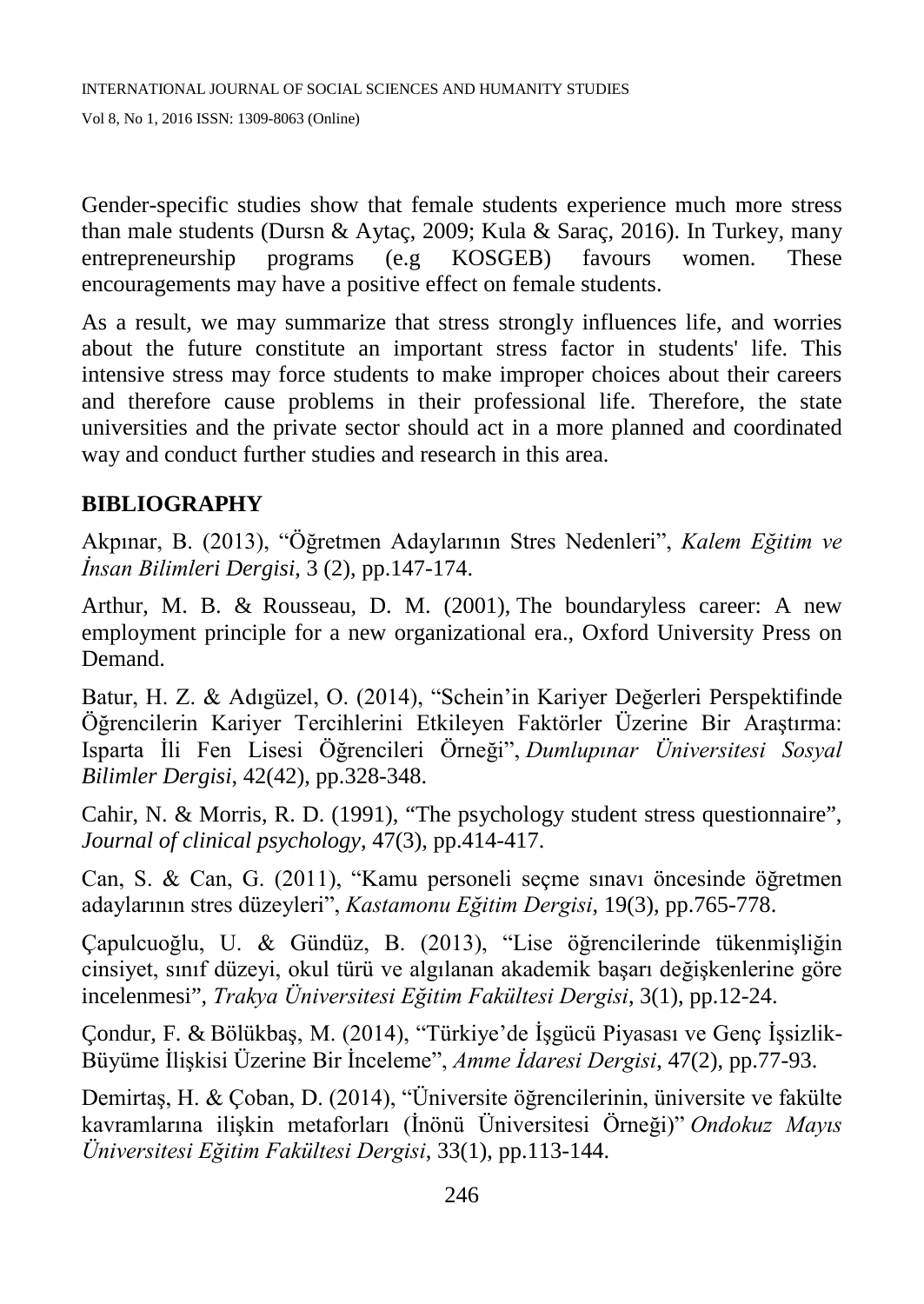Durna, U. (2006), "Üniversite Öğrencilerinin Stres Düzeylerinin Bazı Değişkenler Açısından İncelenmesi", *Atatürk Üniversitesi İktisadi ve İdari Bilimler Dergisi*, 20(1), pp.319-343.

Dursun, S. & Aytaç, S. (2009), "Üniversite Öğrencileri Arasında İşsizlik Kaygısı", *Uludağ Üniversitesi İktisadi ve idari Bilimler Dergisi*, 28(1), pp.71-78.

Epçaçan, C. (2016), "Öğretmen Adaylarının KPSS Ve Öğretmenlik Atamaları Hakkındaki Görüşleri", *International Periodical for the Languages, Literature and History of Turkish or Turkic*, 11(3), pp.1095-1090.

EUROSTAT (2015), Unemployment rates by sex, age and educational attainment level(%), [http://ec.europa.eu/eurostat,](http://ec.europa.eu/eurostat) [26.08.2016]

EUROSTAT (2015), Median Age of Population, [http://ec.europa.eu/eurostat,](http://ec.europa.eu/eurostat) [26.08.2016]

Gümüştekin, G. E. & Gültekin, F. (2009), "Stres kaynaklarının kariyer yönetimine etkileri", *Dumlupınar University Journal of Social Sciences*, 23. pp.147-158

Işık, E. (2013), "Üniversite Öğrencilerinin İdeallerindeki İşe Yönelmelerine Engel Olduğunu Düşündükleri İşlevsel Olmayan Kariyer İnançları", *Türkiye Sosyal Araştırmalar Dergisi*, 172(172), pp.363-372.

KOSGEB (2016), Girişimcilik Destek Programı, [http://www.kosgeb.gov.tr,](http://www.kosgeb.gov.tr/) [3.06.2016]

Kozak, M. A. & Dalkıranoğlu, T. (2013), "Mezun Öğrencilerin Kariyer Algılamaları: Anadolu Üniversitesi Örneği", *Anadolu University Journal of Social Sciences*, 13(1), pp.41-52

Kralj, M. M., Mallinckrodt, B. & Frederick, T.L.L. (1989), "Sex differences in graduate student life-change stress and stress symptoms", *Journal of College Student Development*, 30, 333.

Kula, K. Ş. & Saraç, T. (2016), "Üniversite Öğrencilerinin Gelecek Kaygısı/The Future Anxiety of the University Students", *Mustafa Kemal Üniversitesi Sosyal Bilimler Enstitüsü Dergisi*, 13(33), pp.227-242.

Marshall, G. D., Agarwal, S. K., Lloyd, C., Cohen, L., Henninger, E. M. & Morris, G. J. (1998), "Cytokine dysregulation associated with exam stress in healthy medical students", *Brain, Behavior, and Immunity*, 12(4), pp.297-307.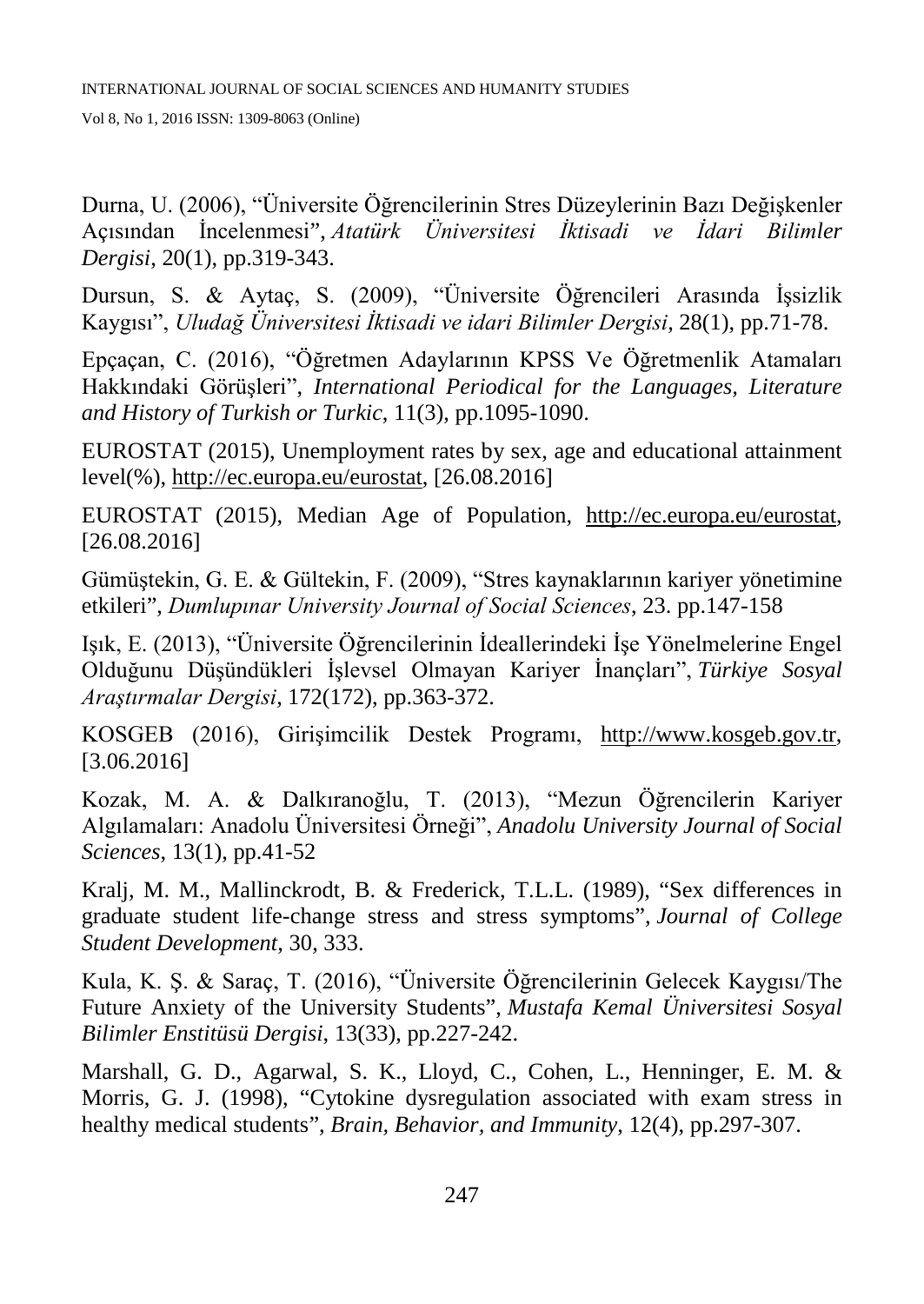Mazumdar, H., Gogoi, D., Buragohain, L. & Haloi, N. (2012), "A Comparative study on stress and its contributing factors among the graduate and post-graduate students", *Advances in Applied Science Research*, 3(1), pp.399-406.

McClelland, D. C., Ross, G. & Patel, V. (1985), "The effect of an academic examination on salivary norepinephrine and immunoglobulin levels", *Journal of human stress*, 11(2), pp.52-59.

MEB (2016), Teachers appointed, [www.meb.gov.tr,](http://www.meb.gov.tr/) [3.07.2016]

OSYM (2016), ALES Aplication Form, [www.osym.gov.tr,](http://www.osym.gov.tr/) [3.06.2016]

OSYM (2016), KPSS Data, [www.osym.gov.tr,](http://www.osym.gov.tr/) [3.06.2016]

Özen, Y. (2011), "Kişisel Sorumluluk Bağlamında Kariyer Seçimini Etkileyen Sosyal Psikolojik Faktörler", *Eğitim ve İnsani Bilimler Dergisi*, 2(3), pp.81-96.

Özder, A. (2014), "Geography Teachers' Job Preferences: A Study on Influence of the High School Geography Teacher", *SDU International Journal of Educational Studies*, 1(1), pp.54-62.

Resmi Gazete (2012), [http://www.resmigazete.gov.tr/eskiler/2012/08/20120829-](http://www.resmigazete.gov.tr/eskiler/2012/08/20120829-1.htm) [1.htm,](http://www.resmigazete.gov.tr/eskiler/2012/08/20120829-1.htm) [12.10.2016]

Sabuncuoğlu, Z. (2001), İşletmelerde Halkla İlişkiler, Ezgi Kitabevi Y., Bursa.

Sadioğlu, Ö. & Sezer, G. O. (2016),"KPSS'ye Girecek Sınıf Öğretmeni Adaylarının Sınav Kaygıları İle Öz Duyarlılık Düzeyleri Arasındaki İlişkinin İncelenmesi", *Adıyaman Üniversitesi Sosyal Bilimler Enstitüsü Dergisi*, 1(1), pp. 223-244.

Sarikaya, T. & Khorshid, L. (2009), "Üniversite Öğrencilerinin Meslek Seçimini Etkileyen Etmenlerin İncelenmesi: Üniversite Öğrencilerinin Meslek Seçimi",*Türk Eğitim Bilimleri Dergisi*, 7(2), pp.393-423.

Sarita, S. (2015), "Academic Stress among Students: Role and Responsibilities of Parents", *IJAR*, *1*(10), pp.385-388.

Şahin, İ., Şahin Fırat N., Zoraloğlu Y. E. & Açıkgöz, K. (2009), "Üniversite Öğrencilerinin Sorunları", *e-Journal of New World Sciences Academy*, 4(4), pp.1435-1449.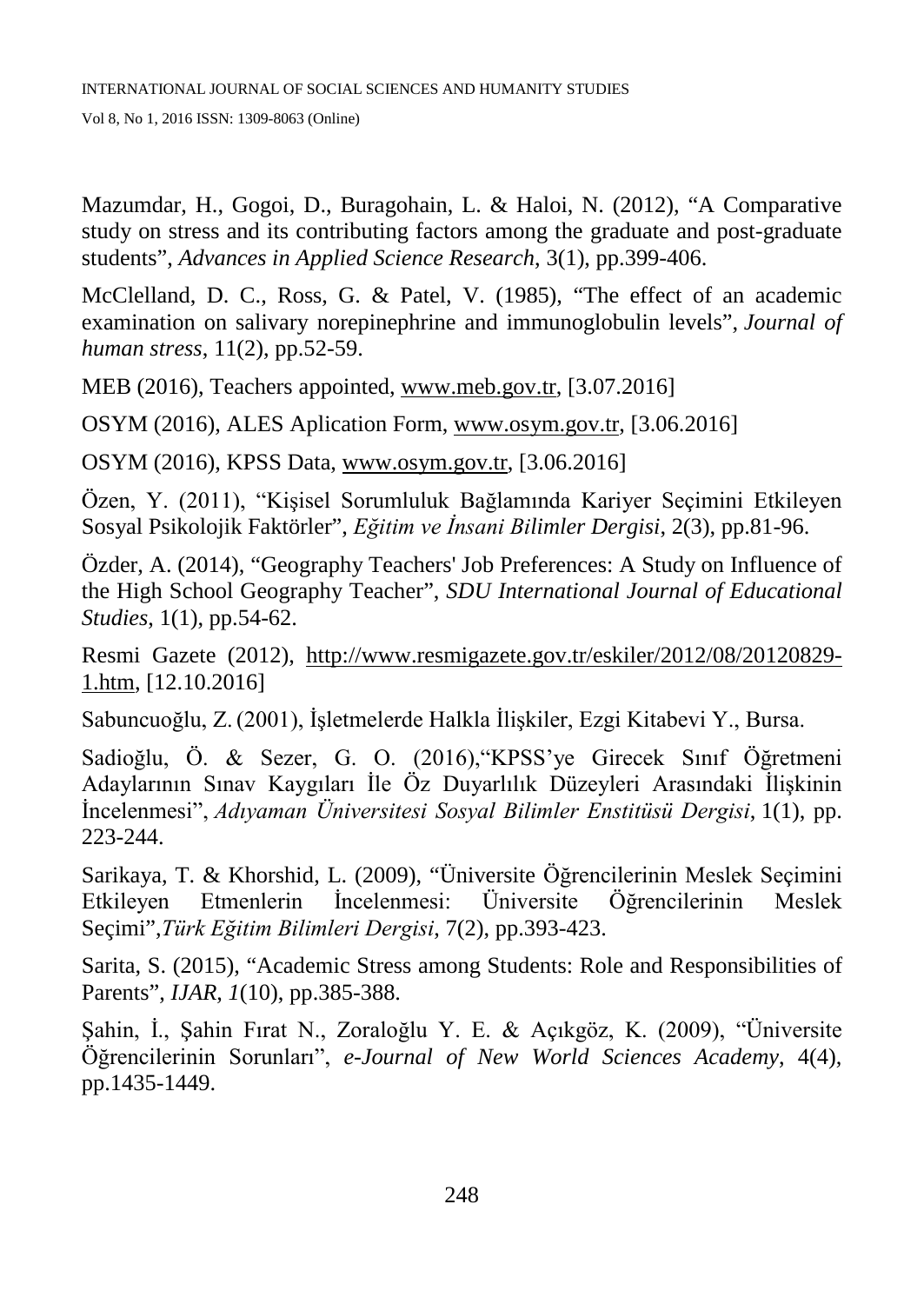Şentürk, E. E. & Buran, K. (2015), "Ön Lisans Öğrencilerinin Kariyer Değerlerini Etkileyen Faktörler Üzerine Bir Araştirma", *Electronic Journal of Vocational Colleges*, 5(3), pp.162-180.

Tanrıverdi, H. & Kavsut, B. A. (2015), "Anadolu Öğretmen Lisesi Öğrencilerin Öğretmenliğe Yönelik Tutumları Ve Meslek Seçimini Etkileyen Faktörler Arasındaki İlişki", *Elektronik Sosyal Bilimler Dergisi*, 14(54). pp.1-18.

Turgut, M., Gökyürek, B. & Yenel, F. İ. (2004), "Beden Eğitimi Ve Spor Yüksekokullarındaki Antrenörlük Eğitimi Ve Spor Yöneticiliği Bölümlerinde Öğrenim Gören Öğrencilerin Bu Bölümleri Seçme Nedenleri Ve Beklentileri Üzerine Bir Araştırma", *G.Ü. Kırşehir Eğitim Fakültesi Dergisi*, 5(1), pp.91-99.

TUIK (2016), "Unemployment in the 15-24 age group related to level of education", [https://biruni.tuik.gov.tr/gosterge/?locale=tr,](https://biruni.tuik.gov.tr/gosterge/?locale=tr) [7.07.2016]

Qunlian, H. (2011), "The major difficulties and countermeasures of current university graduates' entrepreneurship in China", *Journal of Chinese Entrepreneurship*, 3(3), pp.228-239.

Yavuzaslan, A. (2015), "The reasons for increasing employment demand in the public sector in Turkey", *Studia Mundi-Econamica*, 2(2), pp.176-185.

Yayla, H.E. & Cengiz, E. (2005), "Muhasebe Mesleğinin Tercih Edilmesinde Etkili Olan Faktörlerin Belirlenmesine Yönelik Bir Alan Çalışması: Karadeniz Teknik Üniversitesi Örneği", *Muhasebe ve Denetime Bakış Dergisi*, 16(5), pp.147-168.

Yilmaz, M. & Yasar, Z. (2016), "Ögretmen Adaylarinin Kamu Personeli Seçme Sinavina (KPSS) Yönelik Algilari/Perceptions of Teacher Candidates for Public Personnel Selection Examination", *Bartin Üniversitesi Egitim Fakültesi Dergisi*, 5(2), pp.644-651.

YÖK (2016), Number of University Students in Turkey by Years (1995-2016), Higher Education Data,<https://istatistik.yok.gov.tr/>,[7.07.2016]

YÖK (2016), Number of Universities in Turkey, Higher Education Data,<https://istatistik.yok.gov.tr/>,[29.07.2016]

YÖK (2016), Number of Students in Teacher Training, Higher Education Data,<https://istatistik.yok.gov.tr/>,[29.07.2016]